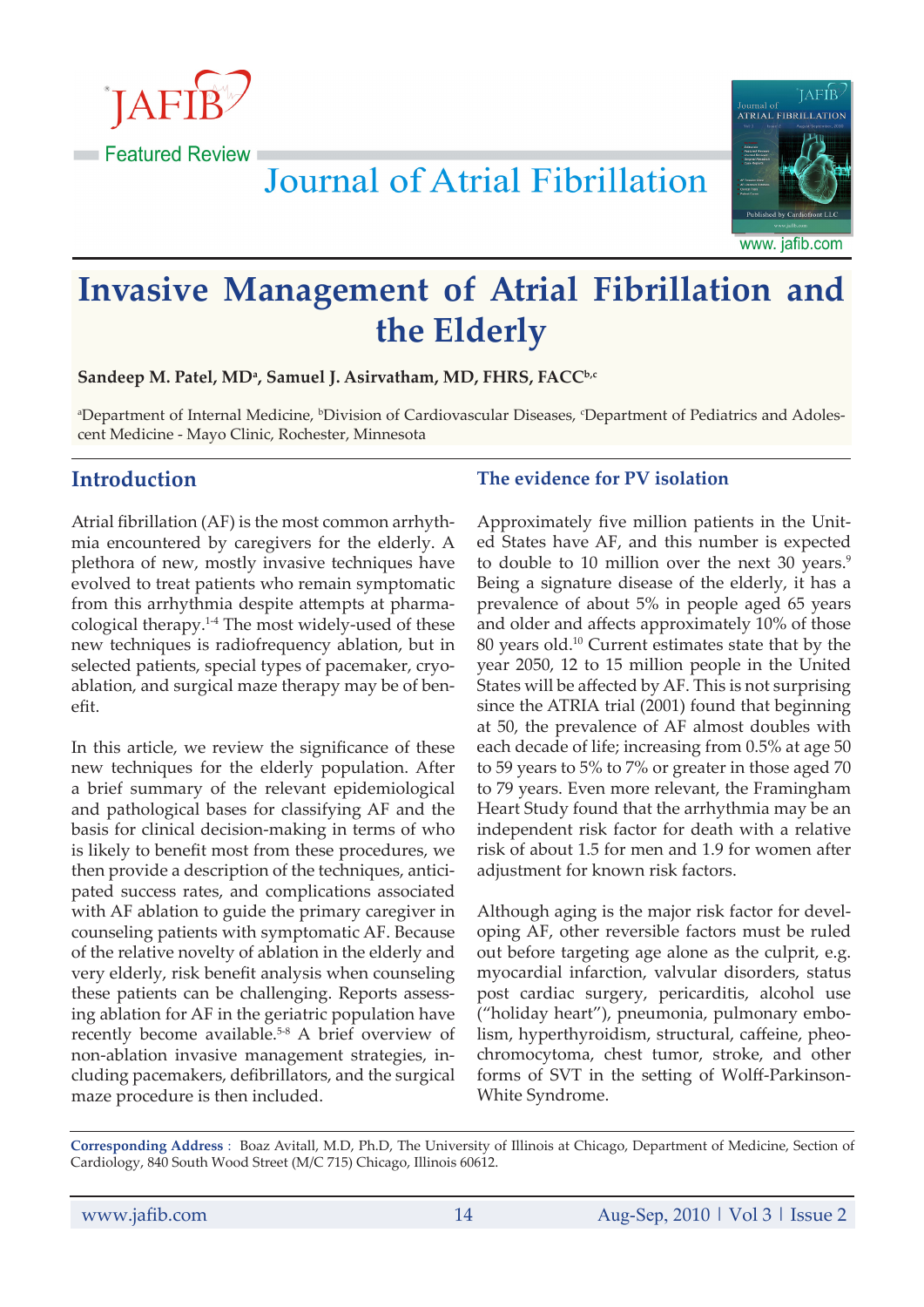The current guidelines for managing AF focus on control of heart rate and rhythm, along with prevention of thromboembolism. Non-valvular AF increases the risk of ischemic stroke by approximately five-fold and causes an estimated 15% of all strokes in the United States. In people 80 to 89 years old, this proportion is even higher, approximately 24%.10 Oral anticoagulants are highly effective in preventing AF-related stroke, but since the oldest patients are likely to have the highest risk for hemorrhage on warfarin, prescribing anticoagulation is a dilemma that clinicians face, especially for the geriatric population.<sup>7-8</sup>

Another matter of contention is the issue of ratecontrol versus rhythm-control. The Atrial Fibrillation Follow-up Investigation of Rhythm Management (AFFIRM) trial pinned these treatment strategies against each other, only to find no significant difference in mortality. Additionally, symptom management and the need for pharmacologic therapy are being increasingly challenged with invasive electrophysiologic techniques that abolish the need for drugs and rid patients of symptoms.

**Classification**

### The term "lone atrial fibrillation" has been used

to describe AF that occurs in the absence of demonstrable underlying cardiac disease or history of hypertension. Lone AF occurs in approximately 3% of patients with AF. Patients with lone AF over the age of 61 have an increased risk of stroke and  $death<sup>11</sup>$ 

AF may also be classified as paroxysmal AF or nonparoxysmal (chronic) AF. Paroxysmal AF may last from a few seconds to several weeks. In the strictest sense, paroxysmal AF patients experience episodes that terminate spontaneously within seven days and usually within 24 hours; 68% presenting with AF of less than 72 hours duration spontaneously converted to sinus rhythm.12 Approximately  $40\%$  of all cases of AF are paroxysmal.<sup>1</sup> Non-paroxysmal, on the other hand, refers to AF that lasts longer than seven days and requires cardioversion for termination. Finally, the term permanent (or chronic) AF is use to describe AF that has been present for more than seven days and cannot be consistently terminated with cardioversion.13-15

**Pathogenetic basis for invasive AF management**

AF is in a sense two separate diseases rolled in one. One disease represents triggering of AF often from one of the thoracic veins, and the second disease is one of changes that occur in the atrial myo-

**Figure 1:** Illustration of the two types of atrial fibrillation. Paroxysmal AF typically occurs in younger patients with normal hearts, however may be seen for the first time in the elderly and is often more symptomatic than persistent AF. Paroxysmal is often "trigger"-related with the pulmonary veins and other thoracic veins targeted for ablation when treating this type of AF. Persistent AF involves abnormalities of the atrial myocardium itself, and ablation approaches often require more then pulmonary vein isolation alone.

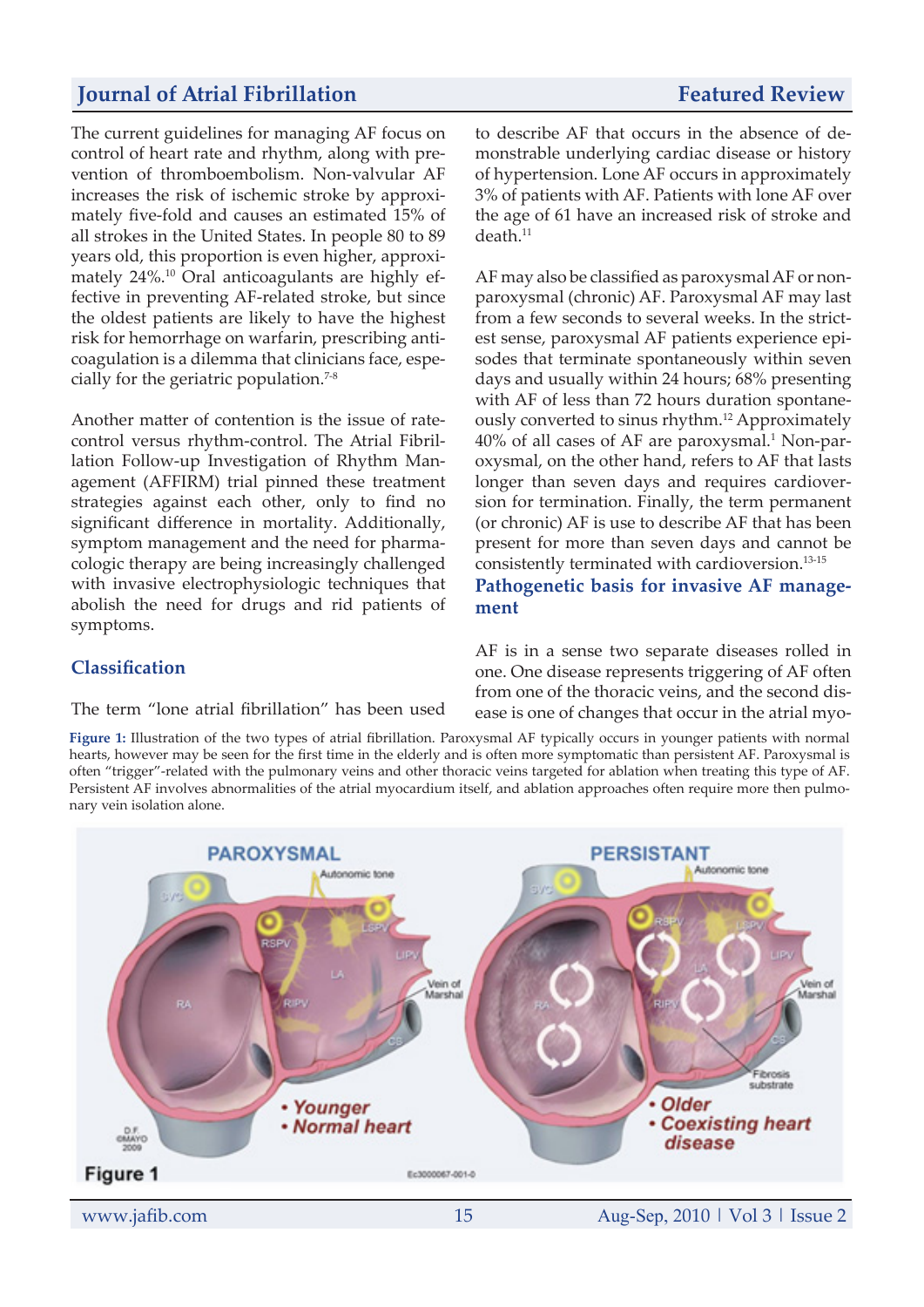cardium itself that enables the persistence of AF in a given patient. Aging results in several changes in the electrophysiology of the atrium, including increases in the refractory period, prolongation of conduction times, and fibrosis, thus creating the substrate for persistent AF [Figure 1].<sup>11, 16-18</sup> Hypertension, which is common in the elderly, does increase atrial and pulmonary venous stretch and may contribute to the increase in trigger-mediated AF in the elderly, as well. $5, 8$ 

### **Electrical Remodeling**

Electrical remodeling occurs when repeated episodes of rapidly firing atrial foci result in marked shortening of the atrial refractory period and the loss of the normal lengthening of atrial refractoriness at slower heart rates. These rapidly firing foci are usually found in or near the pulmonary veins,<sup>11</sup> which are electrically active structures with a sleeve of synctial myocardium that extends from the atrium into the vein.19 20, 21 Additionally, other thoracic veins other than the pulmonary vein can serve as potential triggers. The smooth muscle that lines these thoracic veins is electrophysiologically distinct from the endocardium proper. This venous muscle has a shorter effective refractory period and is capable of more rapid discharge than the endocardium. Additionally, myocardium has been known to extend into the vein of Marshall and into the superior vena cava, again acting as a foci for generating irregularly firing potentials. Such foci may mimic the appearance of AF on the surface electrocardiogram, or more commonly, it

### **Clinical assessment prior to invasive management**

may degenerate into or trigger classic AF after a

brief burst of ectopic activity.11, 17, 22, 23

While the diagnosis of AF is usually straightforward, specific features are important to evaluate when counseling patients on the appropriateness. The clinical profile that correlates best with benefit from invasive management is the patient who has paroxysmal AF and minimal or no underlying structural heart disease. Symptoms may include palpitations, fatigue, or unexplained episodic

**Figure 2:** Typical electrocardiogram of AF illustrating the common reasons or symptoms seen in patients. Periods of rapid ventricular rates may give rise to palpitations, and the marked irregularity results in unpredictable ventricular filling and may result in fatigue or exertional dyspnea

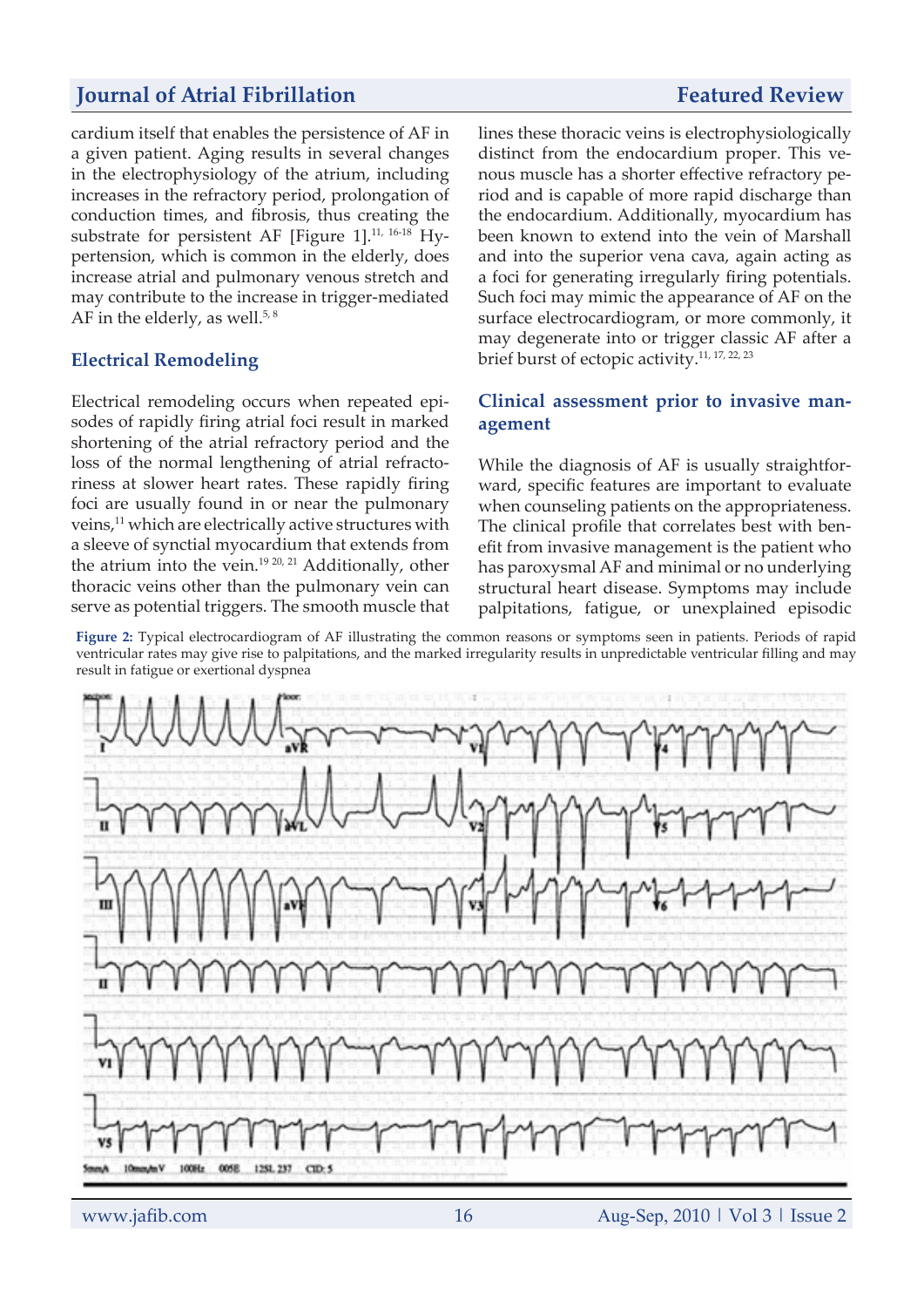shortness of breath that has been correlated with electrocardiographic documentation of AF [Figure 2].1 , 10, 11

### **General Management**

While the focus of this review is invasive man agement strategies for the elderly patient with AF, in the next few paragraphs, we briefly outline the present guidelines for anticoagulation and for choosing between rate-control versus rhythmcontrol strategies in elderly patients with AF.

## **Anticoagulation**

In the ACC/AHA/ESC Guidelines for Management of Patients with Atrial Fibrillation, patients with a CHADS2 score of 1 may be treated with either aspirin or warfarin, while patients with a CHADS2 score of 0 should receive aspirin alone. Warfarin reduces the risk of stroke by about 68% and mortality by 33%. Aspirin, on the other hand, reduces strokes by 21%. Since optimal anticoagulation occurs between International Normalized Ratios of 2.0 to 3.0, low fixed-dose warfarin has been shown to be ineffective in preventing strokes.10 For patients over 65 years who were treated with warfarin for the first time, the incidence of major hemorrhage was 13.1 per 100 person-years for patients over 80 years of age, and 4.7 for those less than 80 years old. The risk of hemorrhage was highest in patients with CHADS2 scores greater than 3, exactly the patients who would appear to be most in need of anticoagulation to prevent thromboembolism.24 Current studies are underway that weigh the risks and benefits of direct, competitive thrombin inhibitors for the use of anticoagulation in AF. Dabigatran has been recently studied and shown to result in hemorrhagic stroke less often than warfarin and so may be a drug that is safe and an effective alternative to warfarin.<sup>25</sup> Further investigation is needed, however, and for now warfarin remains the most effective drug to prevent stroke in elderly patients at risk with AF.

### **Rate versus Rhythm**

For those patients in whom no reversible cause is found for AF, a management strategy for minimizing symptoms and thromboembolic phenomenon must be chosen [Figure 3]. Rate control refers to control the ventricular rate in order to

preserve adequate hemodynamics by either pharmacologic or non-pharmacologic means. Rhythm control refers to an active attempt to keep the patient in sinus rhythm as much as possible, whether it is through the use of anti-arrhythmic drugs (e.g. amiodarone, propafenone, sotalol), DC cardioversion, percutaneous ablation, or even sometimes surgery. The AFFIRM trial compared the efficacy in regards to mortality of both management strategies and found no significant differences in mortality or quality of life in patients assigned to a ratecontrol strategy versus a rhythm-control strategy.

Rhythm control was associated with a statistically insignificant trend toward higher mortality, and hospital admissions were more frequent in this group. Additionally, follow-up investigations of the AFFIRM trial showed that there was modest improvement in six-minute walk distances with the rhythm-control arm and that there was no difference in cognitive function between the study arms.26 The study has shown that less emphasis should be placed on the path of management and more should be placed on regaining functionality.

Elderly, minimally symptomatic patients will likely benefit greatly more from rate control rather than rhythm control, while those who are maximally symptomatic may do better with rhythm control whether by non-pharmacologic or pharmacologic means. Unfortunately, drug therapy is ineffective for long term treatment of AF with a 60% failure rate over a two-year treatment period.<sup>9, 27</sup> As such, we will focus on the non-pharmacologic invasive strategies that contribute to both rate and rhythm control and discuss the success, complications, and post-procedure management.

## **Ablation for AF: What is it and for whom should we recommend it?**

Having established that rate control with anticoagulation is a completely valid option for managing AF, we need to consider which patients we would still recommend an invasive procedure. Patients who continue to exhibit symptoms despite pharmacological therapy represent the only present indication for AF ablation. Specifically, AF ablation should not be recommended with the idea of decreasing mortality or decreasing stroke risk since there is no data to support such contentions.<sup>27-29</sup>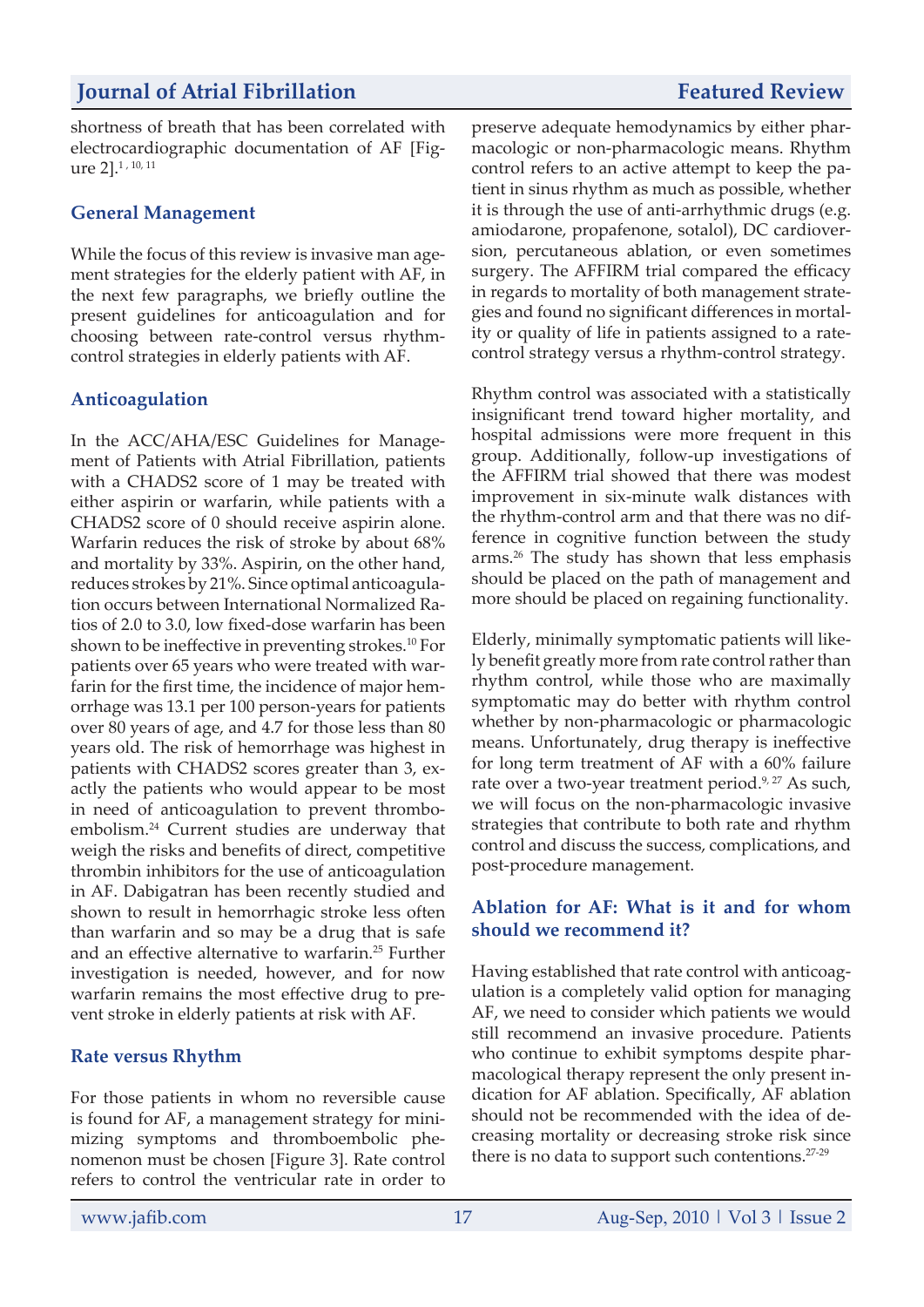**Figure 3:** PIllustration of the primary approaches to manage symptoms in patients with AF. With rate control strategies AF continues, but drugs to slow the AV node (yellow arrow) are used to minimize patients' symptoms (palpitations). With rhythmcontrol strategy, an attempt is made to maintain the patient in sinus rhythm. AV node ablation is an effective mean to achieve a rate control, whereas focal ablation targets rhythm control when pharmacotherapy has failed and patients remain symptomatic



Some patients remain symptomatic with palpitations because rate control is not possible or there are intolerable side effects associated with AV nodal blocking drugs. For such patients, AV node ablation and permanent pacemaker implantation should be considered. Another large group of patients have symptoms, however, including fatigue despite rate control, and they have failed pharmacological attempts to maintain sinus rhythm. For these patients, "focal" ablation targeting the triggers and possibly modifying the substrate responsible for AF may be appropriate. $27,29$ 

### **AV Junction Ablation and Pacemaker Placement**

When patients do not respond to drug therapy, AV junction ablation combined with permanent pacemaker implantation can be considered. Additionally, the procedure can be used in persistent, drugrefractory AF and systolic dysfunction.<sup>1, 11</sup> This procedure eliminates the posterior atrial inputs

to the AV node and essentially produces complete heart block, with a slow junctional escape rhythm, for those patients whose ventricular rate is difficult to control. With pacemaker dependence, the patient is likely to have decreased symptoms and have an improved quality of life.12 Furthermore, control of the rapid ventricular rate has been also associated with decreased risk of the development of tachycardiamediated cardiomyopathy.11, 30Nonetheless, AV node ablation has been shown to have a neutral effect on overall survival.<sup>29</sup>

### **Focal Ablation**

Focal ablation refers to the identification and ablation of rapidly firing atrial foci located usually in the thoracic veins. During the foci isolation procedure, a mapping catheter is placed into the area of interest, and characteristic abnormal electrical findings are seen on the intracardiac tracing [Figure 4]. The foci is then ablated and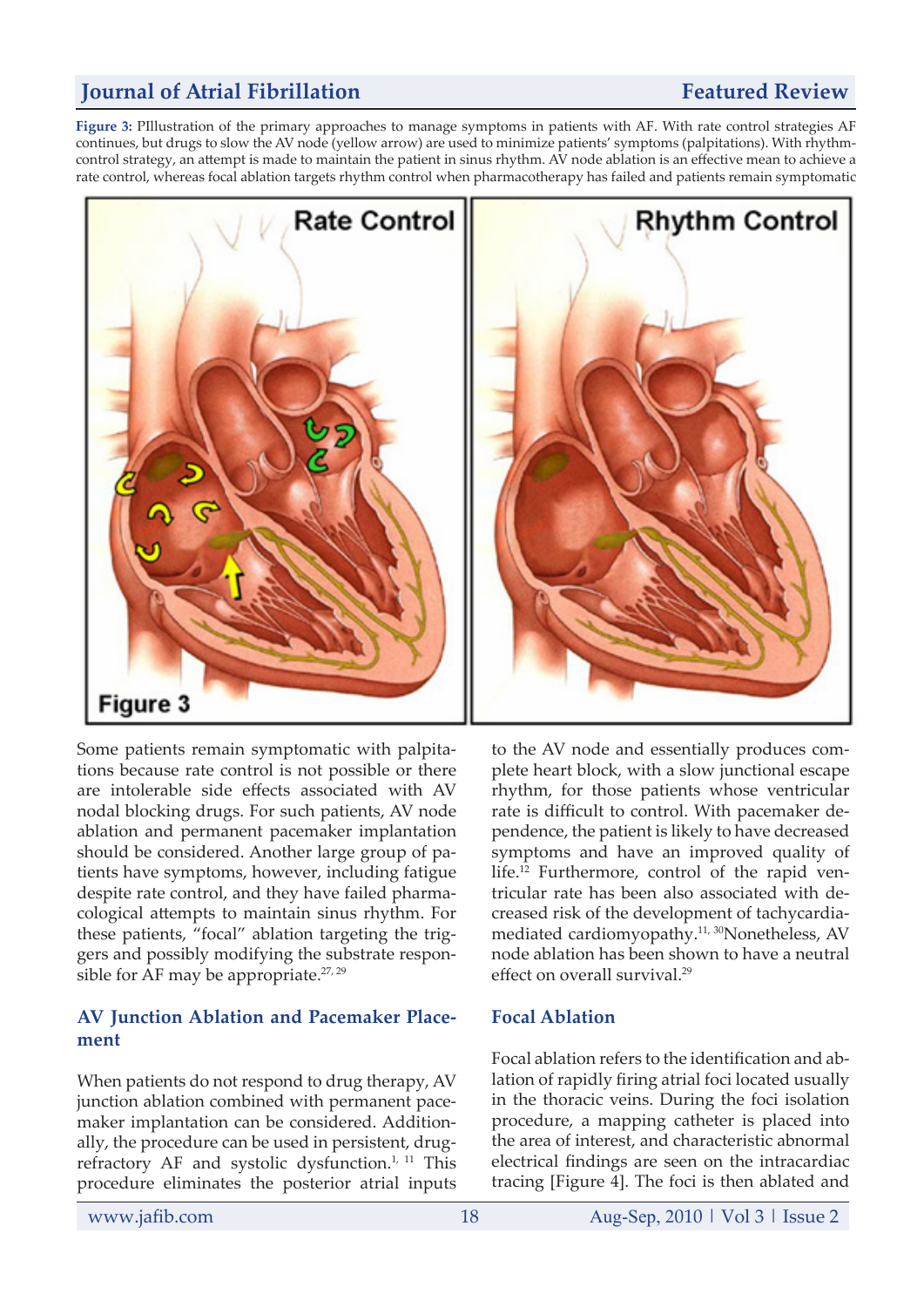**Figure 4:** Illustration of the primary approaches in trigger ablation. Circumferential ablation (hatched yellow lines) is done around the pulmonary veins, as well as the superior vena cava. In addition, to address substrate abnormalities, linear ablation, both in the right and left atrium is performed



essentially electrically disconnected from the atria The thoracic veins include the pulmonary veins, vein of Marshall, or the superior vena cava. While pulmonary vein isolation is the most common type of ablation for AF, the isolation of the thoracic veins is usually reserved for those patients who have paroxysmal AF associated with a structurally normal heart and frequent atrial ectopy.<sup>11, 27, 28</sup>

In the elderly, diastolic disease, valvular dysfunction, possibly fibrotic atria, etc., all contribute to the cause of AF and require ablation of the specific atrial substrate. Substrate modification is based on the principle that ablation can 1) compartmentalize the muscle mass of the atria, containing fibrillatory spread and 2) reduce the muscle mass necessary to sustain fibrillation.<sup>31, 32</sup>

Ablation targeting the thoracic veins and other triggers for AF may be insufficient in the elderly because of these changes in the atrial substrate. More recent ablation paradigms involve attempts to modify the substrate with linear ablation in the left and right atria and in some instances targeting the retroatrial ganglionated plexuses so as to globally modify the atrial substrate. $29,33$ 

### **Pacemakers**

Pacemakers are not a first-line or standalone therapy for AF. Nevertheless, there are some instances where pacemakers may benefit elderly patients with AF.<sup>12</sup>

•Some patients with AF have tachy-brady syndrome with underlying significant sinus node dysfunction. The symptoms for these patients may in fact be the bradyarrhythmia and chronotropic incompetence readily amenable to pacemaker therapy.<sup>34</sup>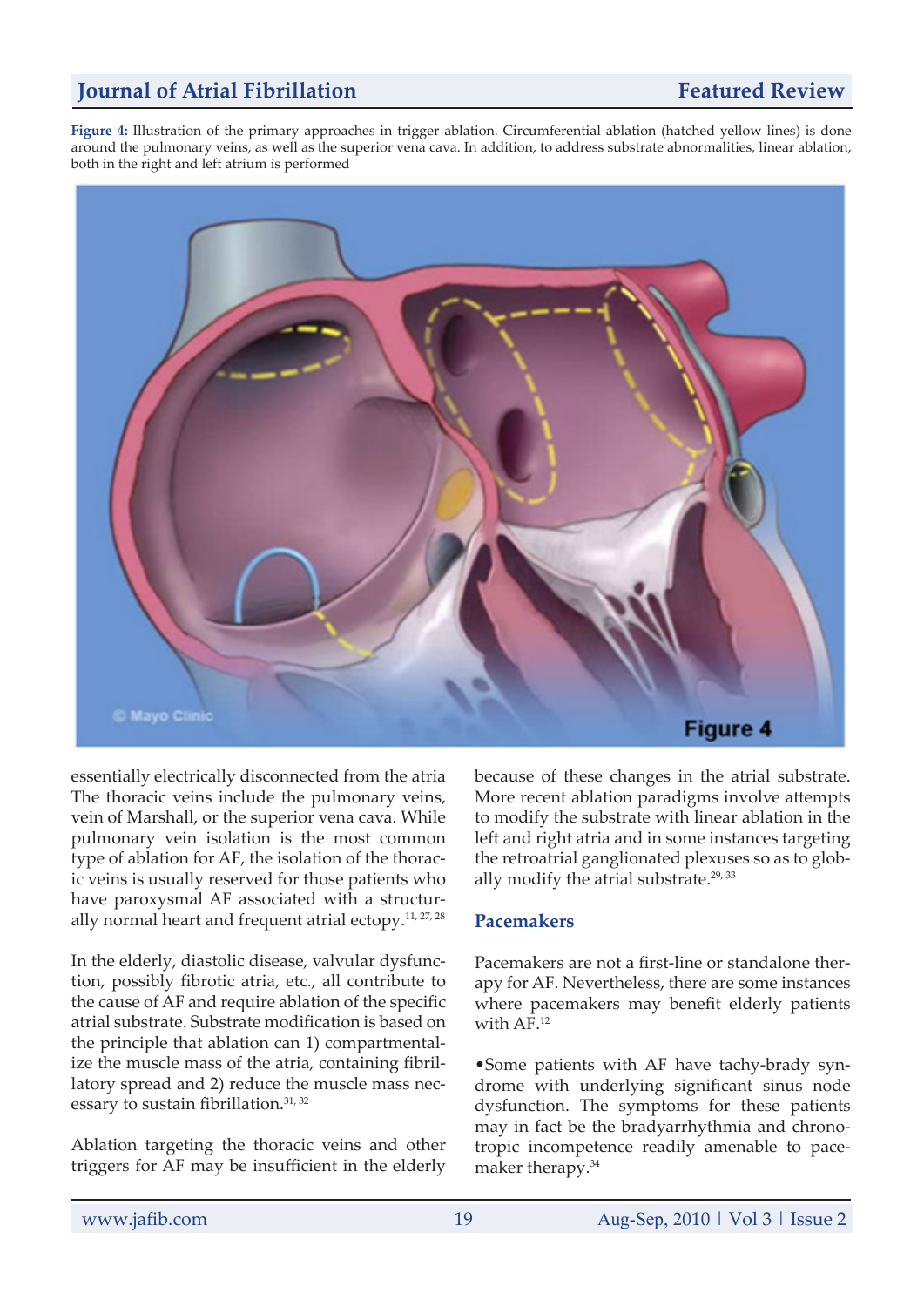•As described above, following AV node ablation, permanent ventricular pacing is required.

•Special types of pacemakers called antitachycardia devices [Figure 5] may be considered in some symptomatic patients.These devices are not helpful in preventing or treating AF; however, they can be quite effective in treating atrial flutter.

•In general, pharmacological therapy with agents such as flecainide or propafenone may be reasonably effective in controlling AF but are poor in terms of preventing or treating atrial flutters. For such patients, a combined approach of pharmacological therapy and an antitachycardia pacemaker may be considered.<sup>12</sup>

## **Defibrillators**

Atrial defibrillators are implanted cardiac devices that "shock" the patient automatically out of AF. These devices may be attractive in patients with rare recurrences of AF but who typically require cardioversion to minimize the surprise factor and pain associated with defibrillator therapy. The device can be programmed to administer therapy only at night or when "commanded" by the patient or physician. Despite these options, because of the discomfort with therapy and the fact that AF is not being prevented, very few patients at the present time are treated in this fashion.35-37

### **Surgical Procedures: Maze and Mini-Maze**

The Maze III operation is a classic ablation procedure that abolishes the macro-reentry responsible for AF38 The 15-year success rate of the Maze III operation has been reported to be as high as 97% for AF associated with other cardiac conditions. This procedure, although it is successful, is not widely adopted because of the need to perform extensive incisions and suturing of the atriums, which results in lengthy procedures with increased aortic crossclamp times. The procedure is usually performed during other open-heart surgery, such as mitral valve replacement. The Mini-Maze procedure was developed in an effort to establish feasibility and decrease complications [Figure 6]. Multiple studies have been done using different variations of the principle developed by Dr. James Cox.38 He established a lesion pattern that included encircling the pulmonary vein lesion, the left atrial isthmus with attendant coronary sinus lesion, and the right atrial isthmus lesion. High-Intensity Focused Ultrasound is currently being investigated in Europe as a potential source of epicardially-initiated ablation. It does so by causing cells to oscillate and to destroy themselves through the heat generated by friction, and may do without damaging the coronary arteries.

**Figure 5:** Electrocardiogram of typical atrial flutter. Antiarrhythmic agents are generally more effective for atrial fibrillation than atrial flutter. In such cases, combined approaches using membrane active drugs for AF and either ablation or antitachycardia pacemaker-based therapy for atrial flutter can be useful

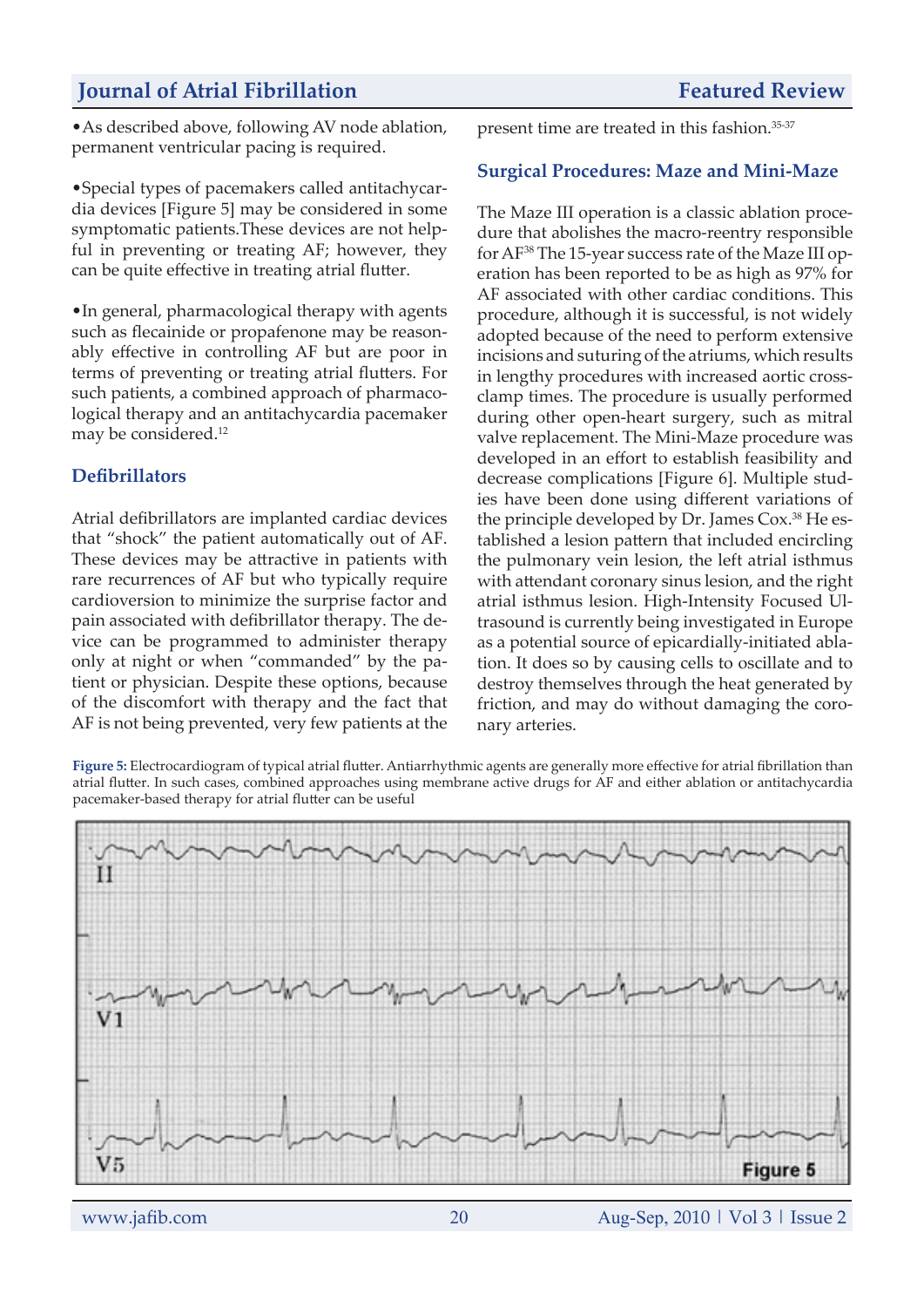**Figure 6:** Cartoon illustration of the principle underlying the surgical maze procedure. In the classic cut-and-sew maze procedure, suture lines are placed around the pulmonary veins, as well as in the right and left atria. The atrium is effectively compartmentalized and thus minimizing the chance of the atria fibrillating, yet the sinus node impulse is still allowed to "navigate the maze" to activate the ventricle via the AV node (see text for details)



In summary, the classical open surgical cut-andsew maze procedure remains the most invasive technique available to maintain sinus rhythm. However, the morbidity associated with this procedure precludes widespread use except in patients who are already having an open cardiac surgical procedure for other reasons. Newer variants of this classic procedure, including thoracoscopic and limited maze procedures appear to be less invasive. However, at present, success rates in the long term are limited.39, 40

### **How Successful is AF ablation?**

When counseling patients, it should be emphasized to them that AF ablation is not a long term cure for AF, especially in patients with more persistent forms of this disease. Typically, 60% to 70% of patients can be expected to be symptom free with or without adjunctive antiarrhythmic therapy and with approximately 10% to 40% requiring a second ablation procedure for full benefit.<sup>16, 23, 41-45</sup>

When comparing the efficacy of AV junction ablation with focal ablation [29] AV node ablation is more definitive, especially with near 100% relief from palpitation as a symptom. Nevertheless, a majority of elderly patients with paroxysmal AF may anticipate benefit with symptom-relief and without the need for permanent pacing when the focal ablation approaches described above are utilized. $1,9$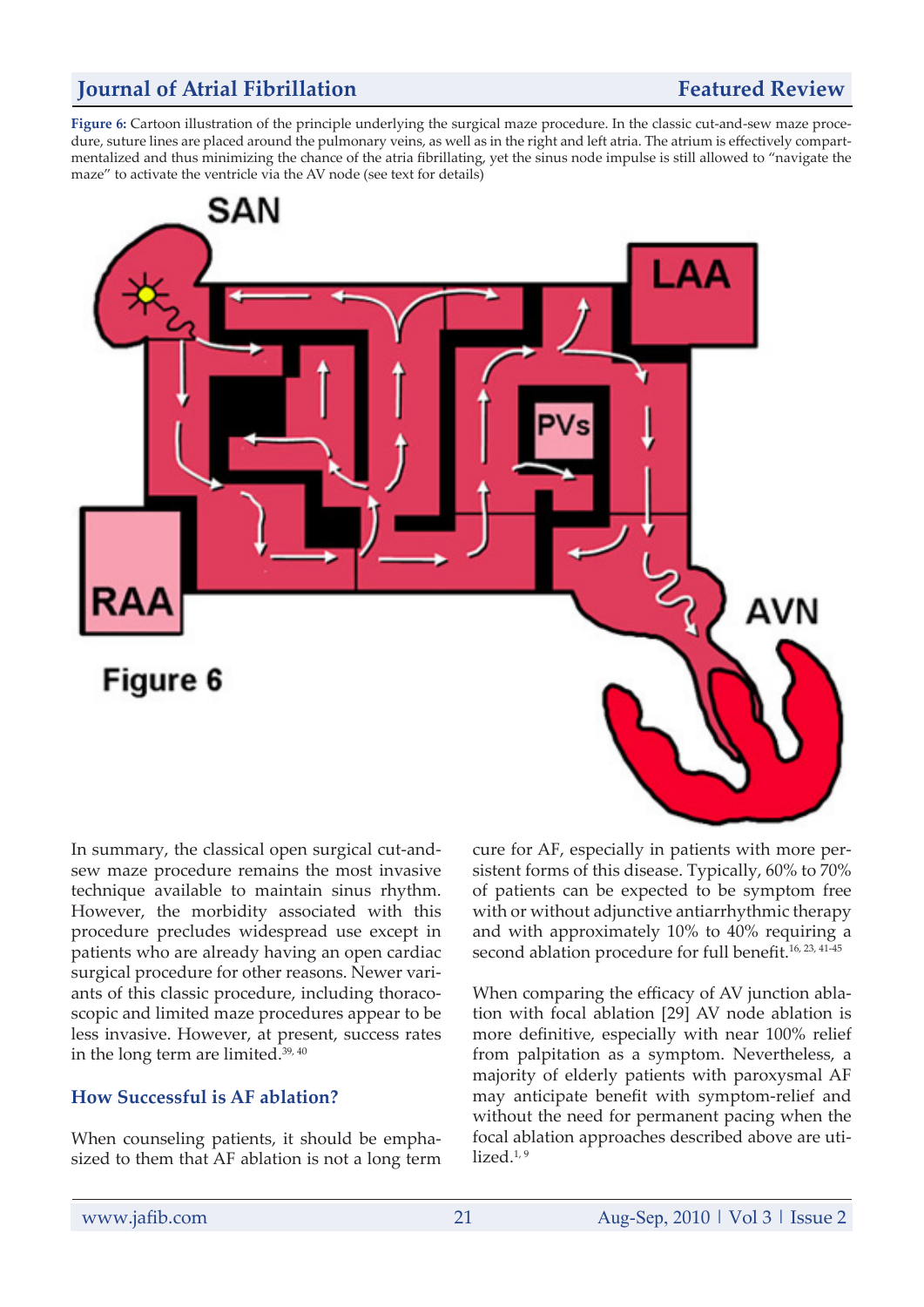### **What are the complications with AF ablation? Are they more likely in the elderly?**

Catheter ablation is generally a safe and effective procedure. However, given the invasive nature and requirement for placing electrode-tipped catheters into the heart, complications do occur.<sup>46</sup>

Some complications are considered relatively minor and are germane to all invasive cardiac procedures, including bleeding, infection, cardiac perforation potentially requiring epicardial drainage, and vascular complications.

The more serious complications of AF ablation include stroke and TIA as a result of coagulum or thrombus formation during left atrial ablation $47$ and pulmonary vein stenosis.<sup>48</sup> Because ablation is done near the pulmonary veins, 4% to 10% of patients may develop narrowing of the pulmonary vein. This may be asymptomatic, but some patients, particularly those with severe multivessel stenosis, may have significant shortness of breath, hemoptysis, cough, and chest pain. In these cases, percutaneous pulmonary vein angioplasty may be required to resolve symptoms.13, 49-53

Another rare but potentially life-threatening complication of AF ablation involves the occurrence of left atrial esophageal fistula formation. Here, a direct fistulus connection between the left atrium and the esophagus is created. Patients may experience odynophagia, endocarditis, and air embolization producing stroke-like syndromes. Prompt recognition and surgical treatment is essential to save life.<sup>54</sup>

The risk for these serious complications appear to be significantly reduced with present techniques to minimize energy delivery in the left atrium and the use of adjunctive imaging resources, such as intracardiac ultrasound to guide ablation therapy.<sup>55</sup>

Although some studies have demonstrated that patients older than 75 years of age especially those with concomitant congestive heart failure have a higher risk of ablation-related complications.<sup>49</sup> With appropriate care in patient selection, age alone should not be considered a contraindication to recommending invasive options in patients with symptoms despite medical therapy.

## **Clinical Approach to AF Ablation in the Elderly**

In our practice, just as with younger patients, when counseling the elderly for AF ablation, we stress the fact that this is potentially a quality of life improving technology and procedure. In other words, we emphasize that the procedure is not done to prevent stroke or prevent death but rather to help with symptomatic AF. If the elderly patient is symptomatic despite attempts at rate control and possibly a trial of one or more antirarrhythmic agents, we recommend radiofrequency ablation. Although this approach is similar to the one we use in younger patients, with the elderly, we typically give the option of AV node ablation and pacemaker insertion if rate control could not be achieved with pharmacological agents or rate control ameliorated symptoms of palpitation, however, the drugs could not be tolerated.

With regard to the invasive ablation approach, in the elderly, with paroxysmal AF, we typically perform pulmonary vein isolation and cavotricuspid isthmus ablation. Should there be other venous triggers of AF identified, these are mapped and ablated as well (superior vena cava, vein of Marshall). For persistent AF, left atrial linear lesions are also performed. Special care to avoid collateral damage especially to the esophagus is made with limiting ablation lesions in the posterior left atrium and ablating only as much as is required to diminish the local atrial electrograms. During the procedure, meticulous attention should be given to anticoagulation, and fluid management is essential in elderly patients, specifically over anticoagulation with increased risk of vascular access and pericardiac bleeding and avoidance of prerenal failure exasperating the often coexisting mild renal insufficiency in the elderly.7

# **Summary**

Invasive management for symptomatic AF in the elderly is an important consideration to potentially improve quality of life. When the primary caregiver needs to counsel an elderly patient with AF on appropriate management strategies, the following steps should be undertaken:

1. Determine the appropriate choice for antico-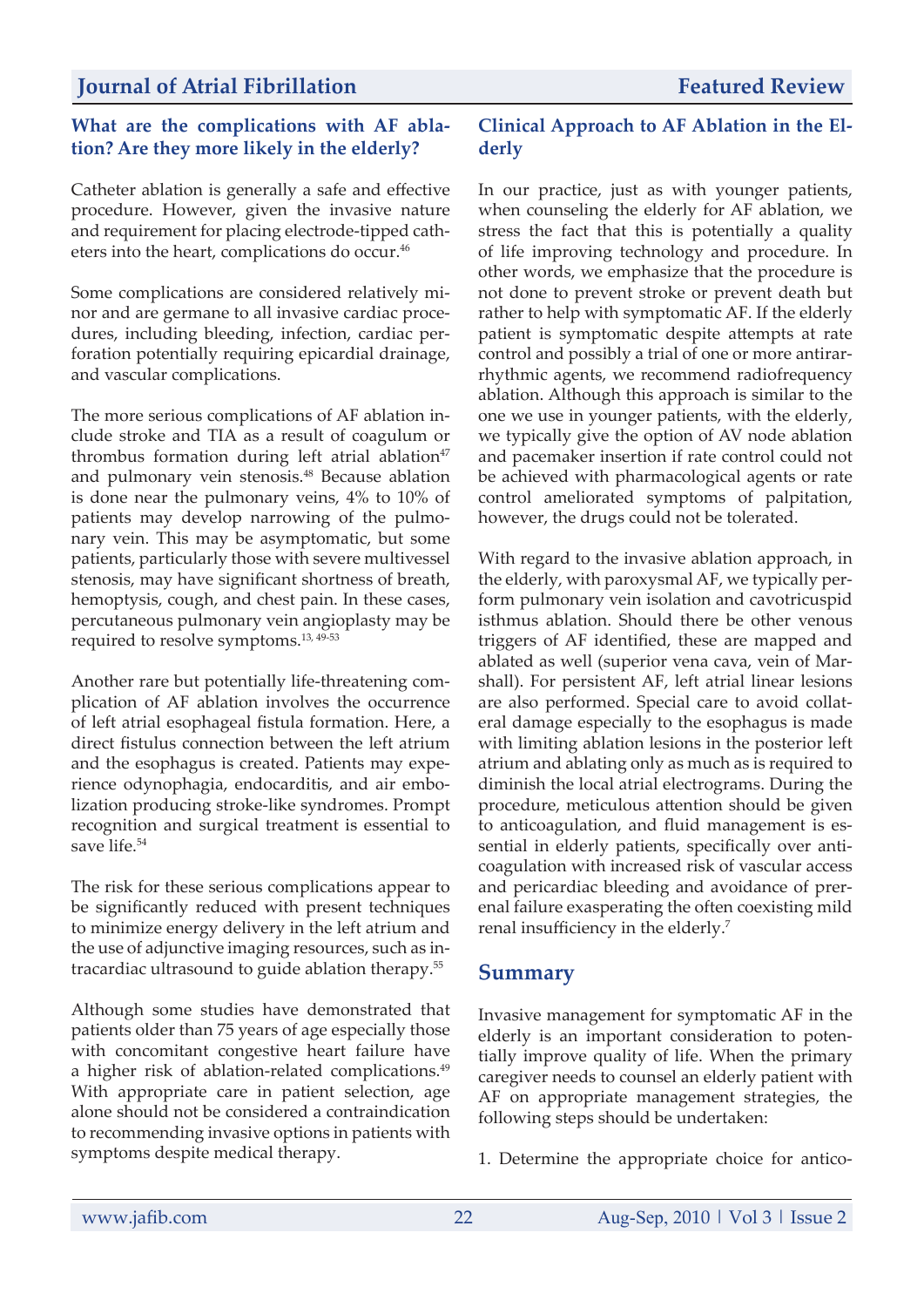agulation.

2. An attempt at rate control to alleviate symptoms.

3. Consider rhythm control strategy with a pharmacological agent when patients remain symptomatic despite rate control.

4. Consider AV node ablation if rate control is not possible pharmacologically or is associated with intolerable side effects.

5. For those patients who remain symptomatic despite the above measures, AF ablation should be considered along with possible adjunctive pacemaker-based therapy.

Elderly patients should not be excluded from invasive therapy, as with appropriate caution these procedures can be performed with acceptable risk and a relatively high chance of alleviating symptoms. Patients, however, should be made aware that ablation is being offered purely for symptomrelief since there is no evidence to support invasive therapy purely to decrease mortality or to decrease stroke risk.

# **References**

1. Crandall MA, Bradley DJ, Packer DL, Asirvatham SJ. Contemporary management of atrial fibrillation: update on anticoagulation and invasive management strategies. Mayo Clin Proc. 2009;84(7):643-662.

2. Haissaguerre M, Jais P, Shah DC, Arentz T, Kalusche D, Takahashi A, Garrigue S, Hocini M, Peng JT, Clementy J. Catheter ablation of chronic atrial fibrillation targeting the reinitiating triggers. J Cardiovasc Electrophysiol. 2000;11(1):2-10.

3. Asirvatham S. Advances in Catheter Ablation: A Burning Trail! Indian Heart Journal. 2009;Epub ahead of print.

4. Pappone C, Rosanio S, Oreto G, Tocchi M, Gugliotta F, Vicedomini G, Salvati A, Dicandia C, Mazzone P, Santinelli V, Gulletta S, Chierchia S. Circumferential radiofrequency ablation of pulmonary vein ostia: A new anatomic approach for curing atrial fibrillation. Circulation. 2000;102(21):2619-2628.

5. Bunch TJ, Weiss JP, Crandall BG, May HT, Bair TL, Osborn JS, Anderson JL, Lappe DL, Muhlestein JB, Nelson J, Day JD. Longterm clinical efficacy and risk of catheter ablation for atrial fibrillation in octogenarians. Pacing Clin Electrophysiol.33(2):146-152. 6. Di Donna P, Olivotto I, Delcre SD, Caponi D, Scaglione M, Nault I, Montefusco A, Girolami F, Cecchi F, Haissaguerre M, Gaita F. Efficacy of catheter ablation for atrial fibrillation in hypertrophic cardiomyopathy: impact of age, atrial remodelling, and disease progression. Europace.12(3):347-355.

7. Haegeli LM, Duru F, Lockwood EE, Luscher TF, Sterns LD, Novak PG, Leather RA. Ablation of atrial fibrillation after the retirement age: considerations on safety and outcome. J Interv Card Electrophysiol.

8. Wokhlu A, Monahan KH, Hodge DO, Asirvatham SJ, Friedman PA, Munger TM, Bradley DJ, Bluhm CM, Haroldson JM, Packer DL. Long-term quality of life after ablation of atrial fibrillation the impact of recurrence, symptom relief, and placebo effect. Journal of the American College of Cardiology.55(21):2308-2316. 9. Bradley DJ, Shen WK. Overview of management of atrial fibrillation in symptomatic elderly patients: pharmacologic therapy versus AV node ablation. Clin Pharmacol Ther. 2007;81(2):284- 287.

10. Fang MC, Chen J, Rich MW. Atrial fibrillation in the elderly. Am J Med. 2007;120(6):481-487.

11. Falk RH. Atrial fibrillation. N Engl J Med. 2001;344(14):1067- 1078.

12. Aronow WS. Management of atrial fibrillation in the elderly. Minerva Med. 2009;100(1):3-24.

13. Al-Khatib SM, Wilkinson WE, Sanders LL, McCarthy EA, Pritchett EL. Observations on the transition from intermittent to permanent atrial fibrillation. Am Heart J. 2000;140(1):142-145. 14. Hart RG, Pearce LA, Rothbart RM, McAnulty JH, Asinger RW, Halperin JL. Stroke with intermittent atrial fibrillation: incidence and predictors during aspirin therapy. Stroke Prevention in Atrial Fibrillation Investigators. Journal of the American College of Cardiology. 2000;35(1):183-187.

15. Kerr CR, Humphries KH, Talajic M, Klein GJ, Connolly SJ, Green M, Boone J, Sheldon R, Dorian P, Newman D. Progression to chronic atrial fibrillation after the initial diagnosis of paroxysmal atrial fibrillation: results from the Canadian Registry of Atrial Fibrillation. Am Heart J. 2005;149(3):489-496.

16. Ehrlich JR, Hohnloser SH, Nattel S. Role of angiotensin system and effects of its inhibition in atrial fibrillation: clinical and experimental evidence. Eur Heart J. 2006;27(5):512-518.

17. Nakashima H, Kumagai K, Urata H, Gondo N, Ideishi M, Arakawa K. Angiotensin II antagonist prevents electrical remodeling in atrial fibrillation. Circulation. 2000;101(22):2612-2617.

18. Packer D, Asirvatham S, Seward J, Breen J, Robb R. Imaging of the cardiac and thoracic veins. In: Chen S, Haissaguerre M, Zipes D, eds. Thoracic vein arrhythmias: mechanisms and treatment. Malden: Blackwell Futura; 2004:77-98.

19. Nathan H, Eliakim M. The junction between the left atrium and the pulmonary veins. An anatomic study of human hearts. Circulation. 1966;34(3):412-422.

20. Oral H, Knight BP, Tada H, Ozaydin M, Chugh A, Hassan S, Scharf C, Lai SW, Greenstein R, Pelosi F, Jr., Strickberger SA, Morady F. Pulmonary vein isolation for paroxysmal and persistent atrial fibrillation. Circulation. 2002;105(9):1077-1081.

21. Packer DL, Asirvatham S, Munger TM. Progress in nonpharmacologic therapy of atrial fibrillation. J Cardiovasc Electrophysiol. 2003;14(12 Suppl):S296-309.

22. Wijffels MC, Kirchhof CJ, Dorland R, Allessie MA. Atrial fibrillation begets atrial fibrillation. A study in awake chronically instrumented goats. Circulation. 1995;92(7):1954-1968.

23. Pappone C, Oreto G, Rosanio S, Vicedomini G, Tocchi M,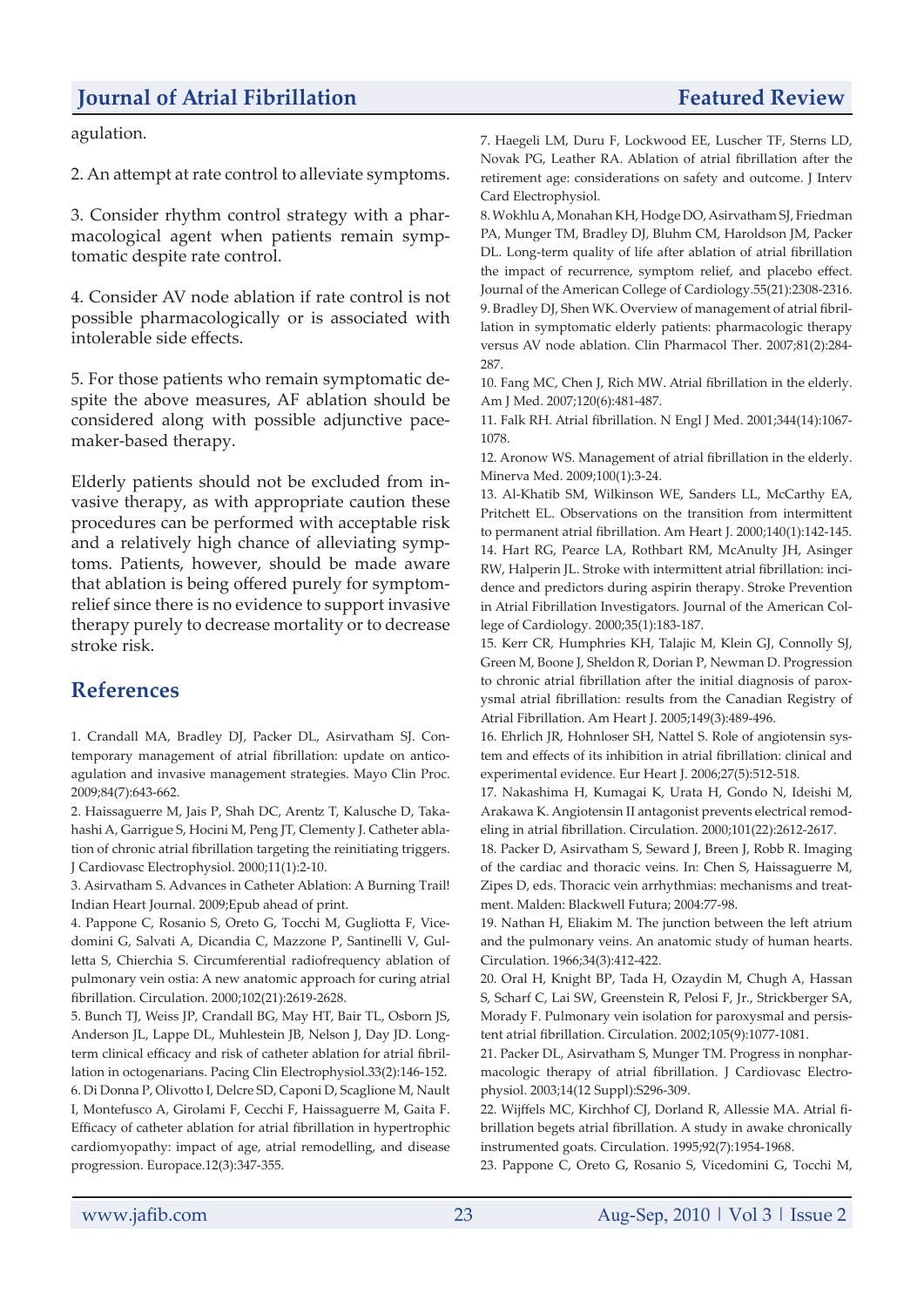Gugliotta F, Salvati A, Dicandia C, Calabro MP, Mazzone P, Ficarra E, Di Gioia C, Gulletta S, Nardi S, Santinelli V, Benussi S, Alfieri O. Atrial electroanatomic remodeling after circumferential radiofrequency pulmonary vein ablation: efficacy of an anatomic approach in a large cohort of patients with atrial fibrillation. Circulation. 2001;104(21):2539-2544.

24. Curtis AB, Rich MW. Atrial fibrillation in the elderly: mechanisms and management. Heart Rhythm. 2007;4(12):1577-1579.

25. Connolly SJ, Ezekowitz MD, Yusuf S, Eikelboom J, Oldgren J, Parekh A, Pogue J, Reilly PA, Themeles E, Varrone J, Wang S, Alings M, Xavier D, Zhu J, Diaz R, Lewis BS, Darius H, Diener HC, Joyner CD, Wallentin L. Dabigatran versus warfarin in patients with atrial fibrillation. N Engl J Med. 2009;361(12):1139- 1151.

26. Chung MK, Shemanski L, Sherman DG, Greene HL, Hogan DB, Kellen JC, Kim SG, Martin LW, Rosenberg Y, Wyse DG. Functional status in rate- versus rhythm-control strategies for atrial fibrillation: results of the Atrial Fibrillation Follow-Up Investigation of Rhythm Management (AFFIRM) Functional Status Substudy. Journal of the American College of Cardiology. 2005;46(10):1891-1899.

27. Kusumoto F, Prussak K, Wiesinger M, Pullen T, Lynady C. Radiofrequency catheter ablation of atrial fibrillation in older patients: outcomes and complications. J Interv Card Electrophysiol. 2009;25(1):31-35.

28. Jordaens L. Treatment of atrial fibrillation by catheter-based procedures. Europace. 2004;5 Suppl 1:S30-35.

29. Hsieh MH, Tai CT, Lee SH, Tsao HM, Lin YK, Huang JL, Chan P, Chen YJ, Kuo JY, Tuan TC, Hsu TL, Kong CW, Chang SL, Chen SA. Catheter ablation of atrial fibrillation versus atrioventricular junction ablation plus pacing therapy for elderly patients with medically refractory paroxysmal atrial fibrillation. J Cardiovasc Electrophysiol. 2005;16(5):457-461.

30. Wetzel U, Hindricks G, Piorkowski C. Atrial fibrillation in the elderly. Minerva Med. 2009;100(2):145-150.

31. Nademanee K, Schwab MC, Kosar EM, Karwecki M, Moran MD, Visessook N, Michael AD, Ngarmukos T. Clinical outcomes of catheter substrate ablation for high-risk patients with atrial fibrillation. Journal of the American College of Cardiology. 2008;51(8):843-849.

32. Nademanee K, McKenzie J, Kosar E, Schwab M, Sunsaneewitayakul B, Vasavakul T, Khunnawat C, Ngarmukos T. A new approach for catheter ablation of atrial fibrillation: mapping of the electrophysiologic substrate. Journal of the American College of Cardiology. 2004;43(11):2044-2053.

33. Kapa S, Asirvatham SJ. Atrial fibrillation: focal or reentrant or both?: a new autonomic lens to examine an old riddle. Circ Arrhythm Electrophysiol. 2009;2(4):345-348.

34. Knecht S, Oelschlager C, Duning T, Lohmann H, Albers J, Stehling C, Heindel W, Breithardt G, Berger K, Ringelstein EB, Kirchhof P, Wersching H. Atrial fibrillation in stroke-free patients is associated with memory impairment and hippocampal atrophy. Eur Heart J. 2008.

35. Jung J, Hahn SJ, Heisel A, Buob A, Schubert BD, Siaplaou ras S. Defibrillation efficacy and pain perception of two biphasic waveforms for internal cardioversion of atrial fibrillation. J Cardiovasc Electrophysiol. 2003;14(8):837-840.

36. Willems R, Heidbuchel H. Nonpharmacologic treatment of atrial fibrillation in elderly persons. Am J Geriatr Cardiol. 2005;14(2):68-72.

37. Boriani G, Biffi M, Martignani C, Luceri R, Bartolini P, Branzi A. Current clinical perspectives on implantable devices for atrial defibrillation. Curr Opin Cardiol. 2002;17(1):82-89.

38. Cox JL. The role of surgical intervention in the management of atrial fibrillation. Tex Heart Inst J. 2004;31(3):257-265.

39. Szalay ZA, Civelek A, Dill T, Klovekorn WP, Kilb I, Bauer EP. Long-term follow-up after the mini-maze procedure. Ann Thorac Surg. 2004;77(4):1277-1281.

40. Kosakai Y, Kawaguchi AT, Isobe F, Sasako Y, Nakano K, Eishi K, Kito Y, Kawashima Y. Modified maze procedure for patients with atrial fibrillation undergoing simultaneous open heart surgery. Circulation. 1995;92(9 Suppl):II359-364.

41. Traub D, Daubert JP, McNitt S, Zareba W, Hall B. Catheter ablation of atrial fibrillation in the elderly: where do we stand? Cardiol J. 2009;16(2):113-120.

42. Chen SA, Hsieh MH, Tai CT, Tsai CF, Prakash VS, Yu WC, Hsu TL, Ding YA, Chang MS. Initiation of atrial fibrillation by ectopic beats originating from the pulmonary veins: electrophysiological characteristics, pharmacological responses, and effects of radiofrequency ablation. Circulation. 1999;100(18):1879-1886.

43. Haissaguerre M, Jais P, Shah DC, Garrigue S, Takahashi A, Lavergne T, Hocini M, Peng JT, Roudaut R, Clementy J. Electrophysiological end point for catheter ablation of atrial fibrillation initiated from multiple pulmonary venous foci. Circulation. 2000;101(12):1409-1417.

44. Haissaguerre M, Jais P, Shah DC, Takahashi A, Hocini M, Quiniou G, Garrigue S, Le Mouroux A, Le Metayer P, Clementy J. Spontaneous initiation of atrial fibrillation by ectopic beats originating in the pulmonary veins. N Engl J Med. 1998;339(10):659- 666.

45. Marrouche NF, Dresing T, Cole C, Bash D, Saad E, Balaban K, Pavia SV, Schweikert R, Saliba W, Abdul-Karim A, Pisano E, Fanelli R, Tchou P, Natale A. Circular mapping and ablation of the pulmonary vein for treatment of atrial fibrillation: impact of different catheter technologies. Journal of the American College of Cardiology. 2002;40(3):464-474.

46. Cappato R, Calkins H, Chen SA, Davies W, Iesaka Y, Kalman J, Kim YH, Klein G, Natale A, Packer D, Skanes A. Prevalence and causes of fatal outcome in catheter ablation of atrial fibrillation. Journal of the American College of Cardiology. 2009;53(19):1798- 1803.

47. Oral H, Chugh A, Ozaydin M, Good E, Fortino J, Sankaran S, Reich S, Igic P, Elmouchi D, Tschopp D, Wimmer A, Dey S, Crawford T, Pelosi F, Jr., Jongnarangsin K, Bogun F, Morady F. Risk of thromboembolic events after percutaneous left atrial radiofrequency ablation of atrial fibrillation. Circulation. 2006;114(8):759- 765.

48. Robbins IM, Colvin EV, Doyle TP, Kemp WE, Loyd JE, McMahon WS, Kay GN. Pulmonary vein stenosis after catheter ablation of atrial fibrillation. Circulation. 1998;98(17):1769-1775.

49. Dagres N, Hindricks G, Kottkamp H, Sommer P, Gaspar T, Bode K, Arya A, Husser D, Rallidis LS, Kremastinos DT, Pi-